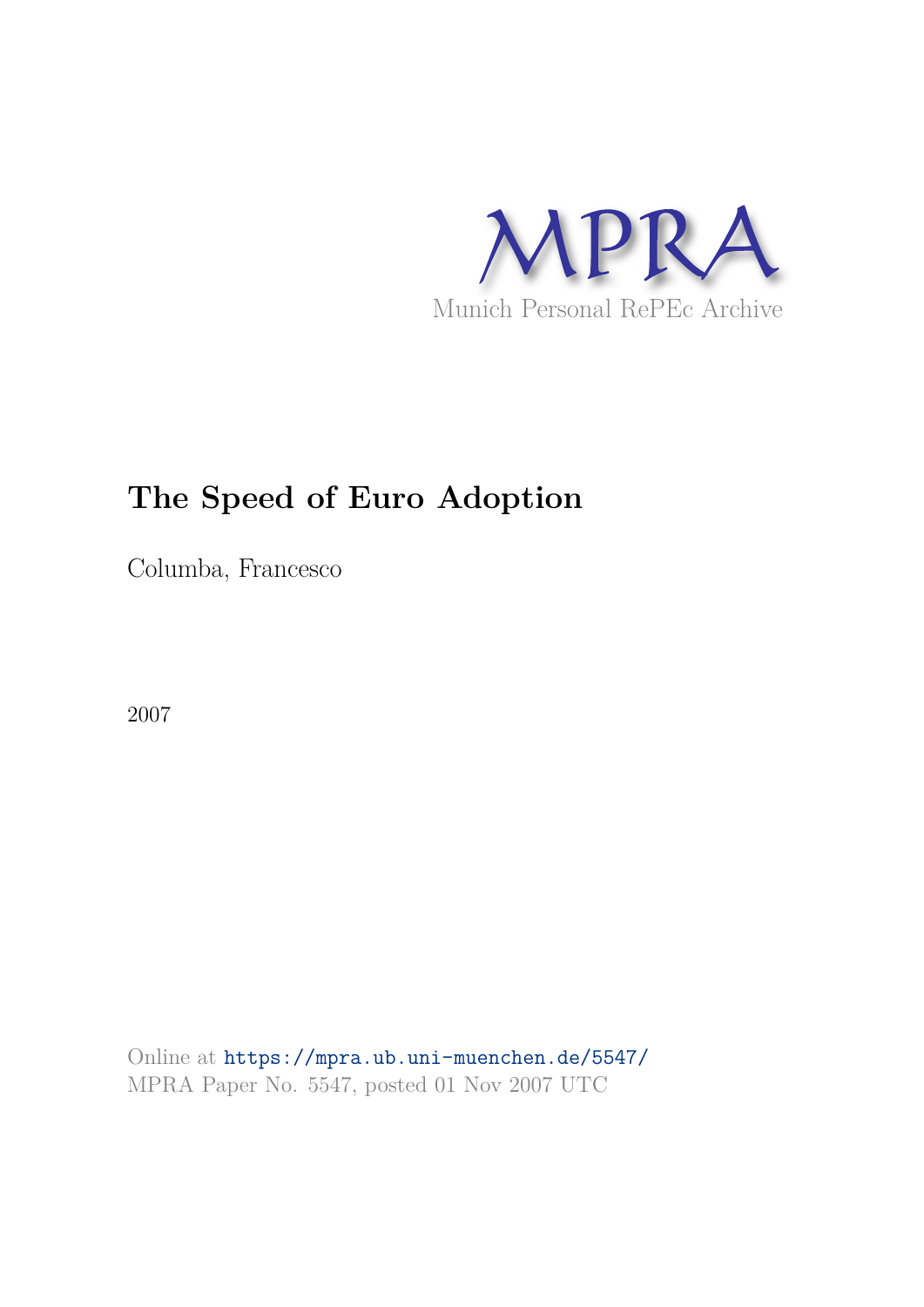# **THE SPEED OF EURO ADOPTION**

By Francesco Columba\*

*Bank of Italy, Economic Outlook and Monetary Policy Department, via Nazionale 91, 00184 Rome, Italy.* 

# **Abstract**

This paper estimates the speed and determinants of euro adoption across Italian provinces by exploiting the natural experiment in early 2002 when euro and lira dually circulated as legal tender. A unique data set with daily observations on the net flows of euro banknotes from the branches of the Bank of Italy, province by province, is used. The speed of euro adoption differs according to the availability of transaction technology and demographic characteristics. Lessons for countries adopting a new currency are obtained.

JEL classification: E42; E51.

Keywords: currency, euro, financial innovation, monetary transition.

\* Tel: +39 06 4792 5599; fax +39 06 4792 3611. Email addresses: francesco.columba@bancaditalia.it; columbaf@nber.org.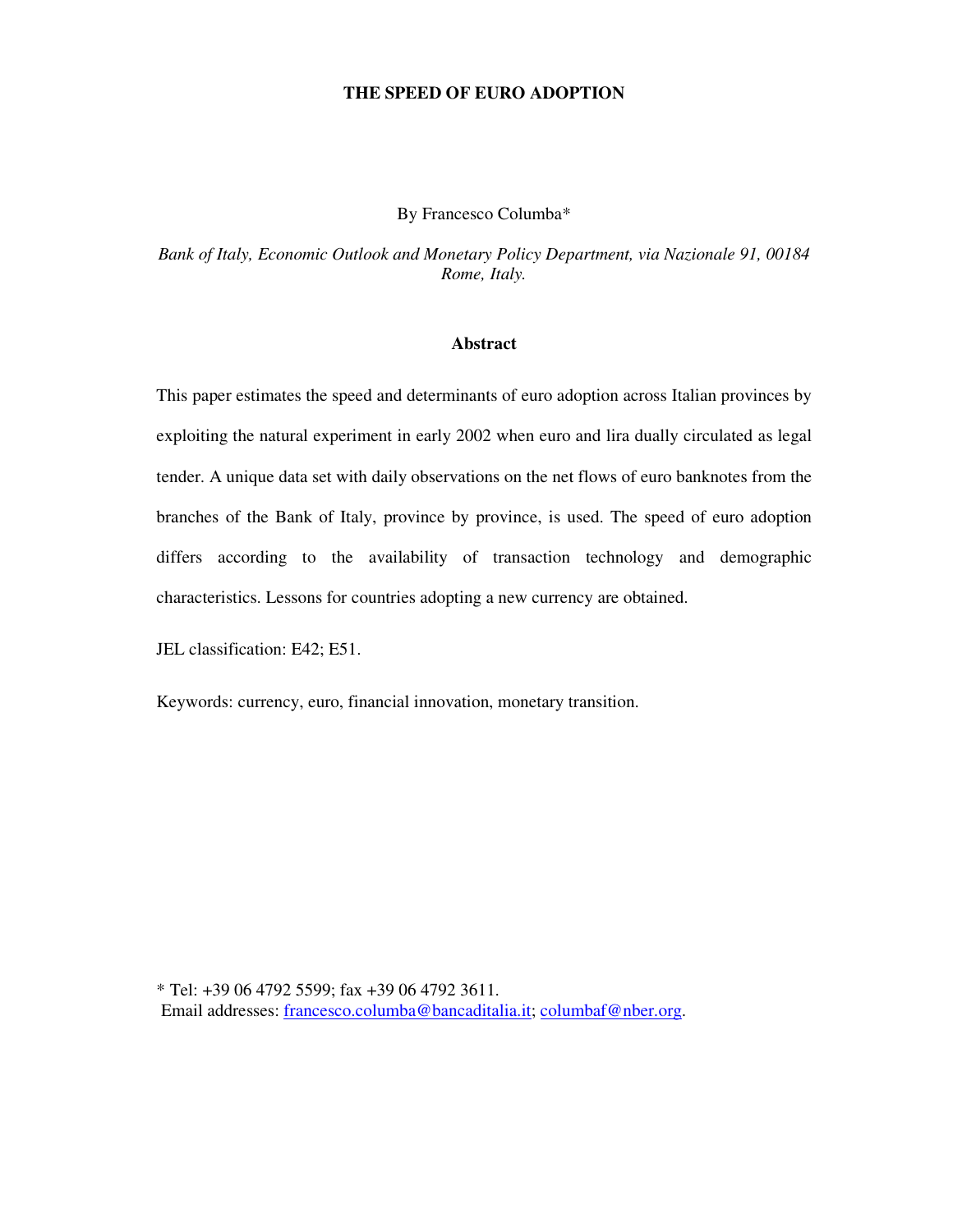# **1. Introduction**

<u>.</u>

On January 1, 2002 the euro became legal tender and began circulating the European Monetary Union. A period when the old national legacies and the euro dually circulated ranged in length from zero to two months across member countries. In Italy the dual circulation of the lira and of the euro lasted two months until February 28; on March 1 the lira ceased to be legal tender and the euro became the only legal tender<sup>1</sup>.

We exploit the natural experiment of the introduction of a new currency in an economic system to analyze the patterns of the speed of euro adoption in different areas and its relationship with the economic and demographic characteristics. To our knowledge this is the first empirical analysis using census data on this phenomenon<sup>2</sup>. We first derive a measure of the speed of adoption of the euro in each Italian province and then analyze crossprovinces determinants.

We argue that the spread of the new currency<sup>3</sup> was influenced by the economic and demographic characteristics of the areas examined. We investigate this hypothesis using a unique data set with daily data on the diffusion of the euro in Italian provinces through the branches of Bank of Italy.

We find that the diffusion of the euro differs across Italy, being faster in the Northern regions and slower in the Southern regions and in the Islands up to the beginning of February. Moreover, according to the results of the empirical analysis and in line with our a

<sup>&</sup>lt;sup>1</sup> It is possible to convert Italian lire banknotes in euro banknotes at the branches of Bank of Italy until 28 February 2012. See Bank of Italy (2002a), (2002b) for a description of the transition to euro in Italy.

 $2^2$  The only two studies we are aware of on the introduction of the euro used survey data with a very limited coverage, Goodhart and Pappa (2003), and Cannon and Cipriani (2006). The latter, using data on church collections, find a certain degree of non neutrality of the monetary shock represented by the introduction of euro in Italy, due to a degree of money illusion in the behavior of consumers. Other studies, Angelini and Lippi (2006), Gaiotti and Lippi (2004), Del Giovane and Sabbatini (2006), used Italian data with a more extensive coverage to detect effects of the introduction of euro on prices without finding any. As for census currency data disaggregated at a sub-national level, the only data comparable to our data-set are those collected from the 37 Federal Reserve Cash Offices by Judson and Porter (2004) to estimate the dollars circulating outside the United States.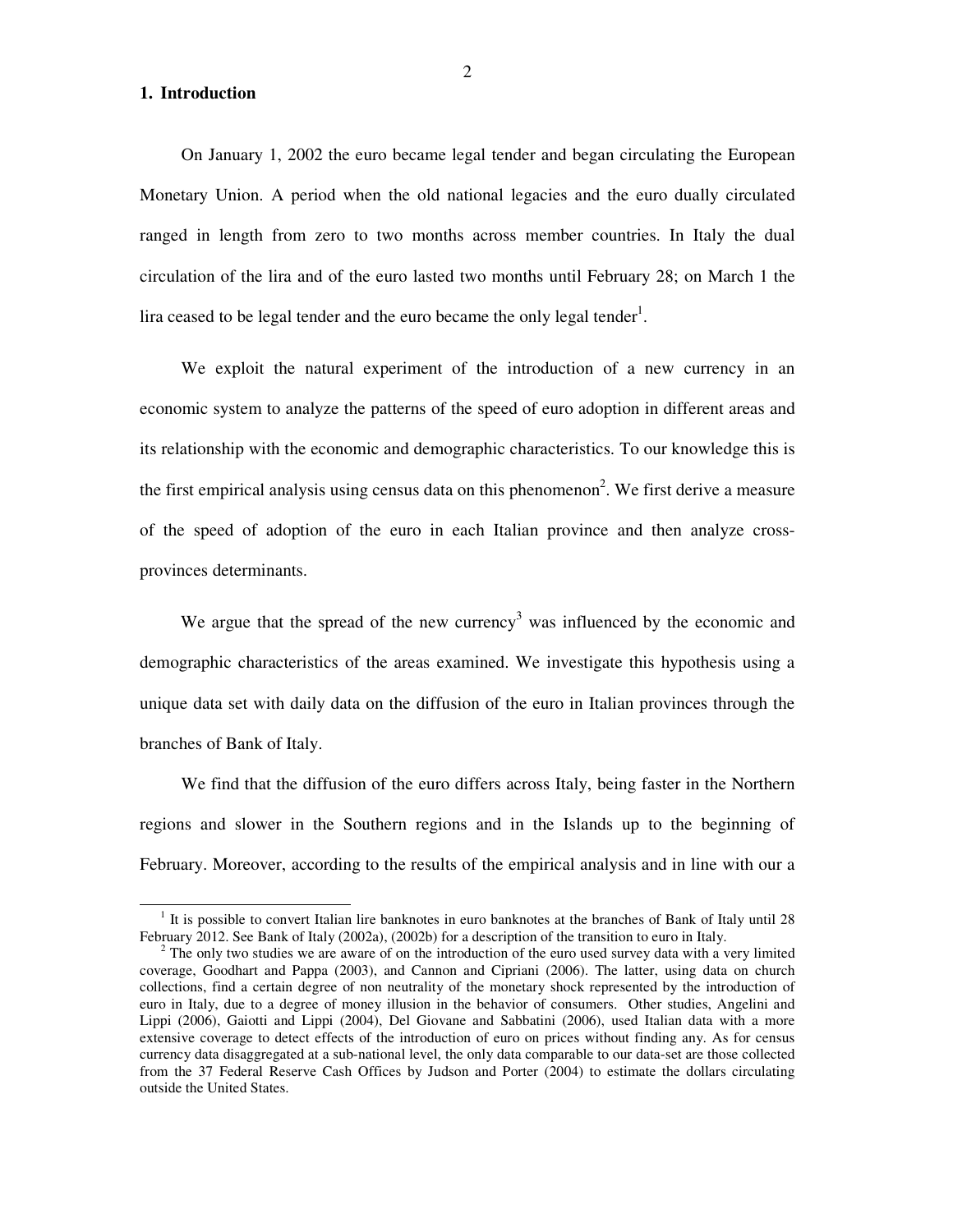priori, the speed of euro adoption is influenced by the availability of transaction technology and by demographic characteristics.

We believe that policy implications for the countries planning to switch to the euro may be obtained from our study in order to implement an optimal transition strategy to the new currency fully acknowledging the peculiarities of each economic system.

The paper is organized as follows. After reviewing the related literature in Section 2, Section 3 describes the data and the methodology. The empirical evidence is reported in Section 4 while Section 5 discusses the robustness of the results. Section 6 presents lessons that may be derived for countries adopting a new currency, while conclusions are drawn in Section 7.

### **2. Related literature**

 $\overline{a}$ 

We looked at those works on currency demand that studied the factors we expect to determine the speed of adjustment of the money balances in the new currency to the desired level. Our interest lies precisely in what determines the different velocity of diffusion of the euro throughout Italian areas towards its equilibrium level. We focus on the availability of transaction technology, demographic and social characteristics affecting the speed of adoption of the new fiat money.<sup>4</sup>

The use of cash is expected to fall as transaction technology improves, reducing the need for cash and the urgency to replenish the cash balances held. Such improvements can be empirically proxied by the number of ATM (automated teller machines), POS (point of

<sup>&</sup>lt;sup>3</sup> Given the initial amounts of banknotes delivered to post offices and banks before January 1 2002 (frontloading) and their subsequent distribution by these to commercial chains and retailers (sub-frontloading).

<sup>&</sup>lt;sup>4</sup> We do not consider the variables that traditionally determine the long-run money demand, the scale variable that accounts for transactions (such as the gross domestic product or consumption) and the opportunity cost reflecting the appropriate interest rate, but we focus only on the variables that affect the adjustment of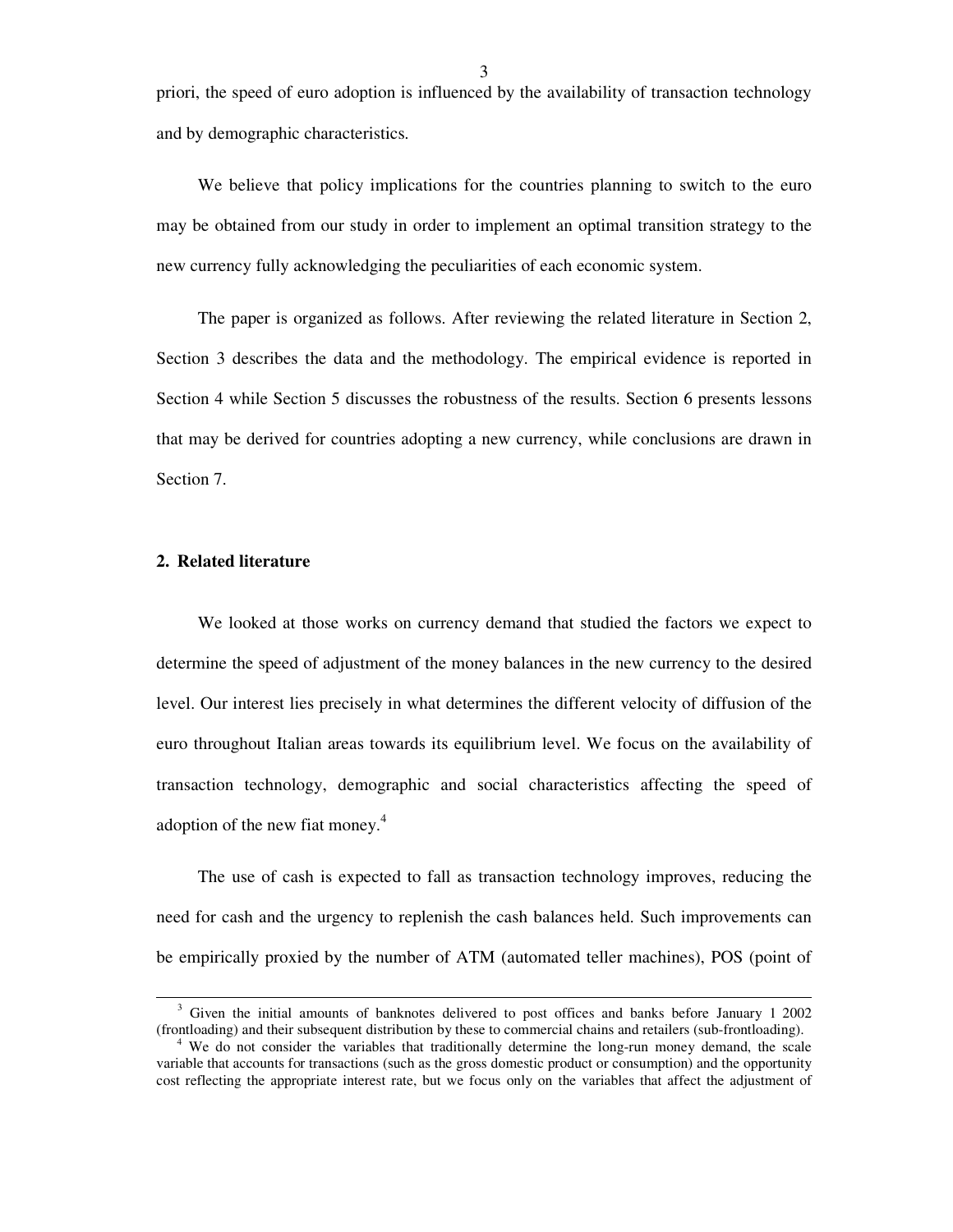sale terminals), or the use of credit and debit cards. Snellman, Vesala and Humphrey (2001) studying ten European countries between 1987 and 1996 find the diffusion of POS to be one of the key determinant of the substitution of non-cash payments for cash, while that of ATM has an ambiguous effect on the substitution for cash.<sup>5</sup>

As for the relevance of the shadow economy Attanasio, Guiso and Jappelli (2002) find empirical results possibly in line with the interpretation that cash holding is considerably higher in Central and in Southern Italy, where the underground economy and criminal activities are deemed to be more widespread than in Northern Italy. Rogoff (1998) too believes that besides to interest rates, the main determinants of cash holdings are the ratio of taxes to GDP, and a proxy for violent crime. Zizza (2002) finds that crime positively affects the demand for currency using Italian data.

We also expect the age of the population to be positively related to the use of cash and hence to a faster adoption of the new currency, since more advanced transaction technologies (e.g. debit and credit cards) are less used with increase in age. Aside from behavioral motives, this correlation arises because the elderly have a higher probability of being poor, a condition that limits the scope of available cash alternatives.

Finally, as for the effects of the introduction of a new fiat currency, a work by Lotz and Rocheteau (2002) examines within a dual currency search-theoretic framework the different options a policy-maker faces. The model developed offers some policy prescriptions for a currency reform in which a fiat currency is replaced with a new one. To induce the move to the new currency, the government must help agents to co-ordinate in order to achieve a new equilibrium. In particular, it has to introduce measures to stop the use of the old currency, to

<u>.</u>

actual money balances to the desired ones. See Duca and Van Hoose (2004) for a survey on the money demand literature.

<sup>&</sup>lt;sup>5</sup> Raa and Shestalova (2004) find with Dutch data results consistent with the restrictions imposed on Whitesell's model (1989, 1992) according to which currency has a lower fixed cost and is preferred to debit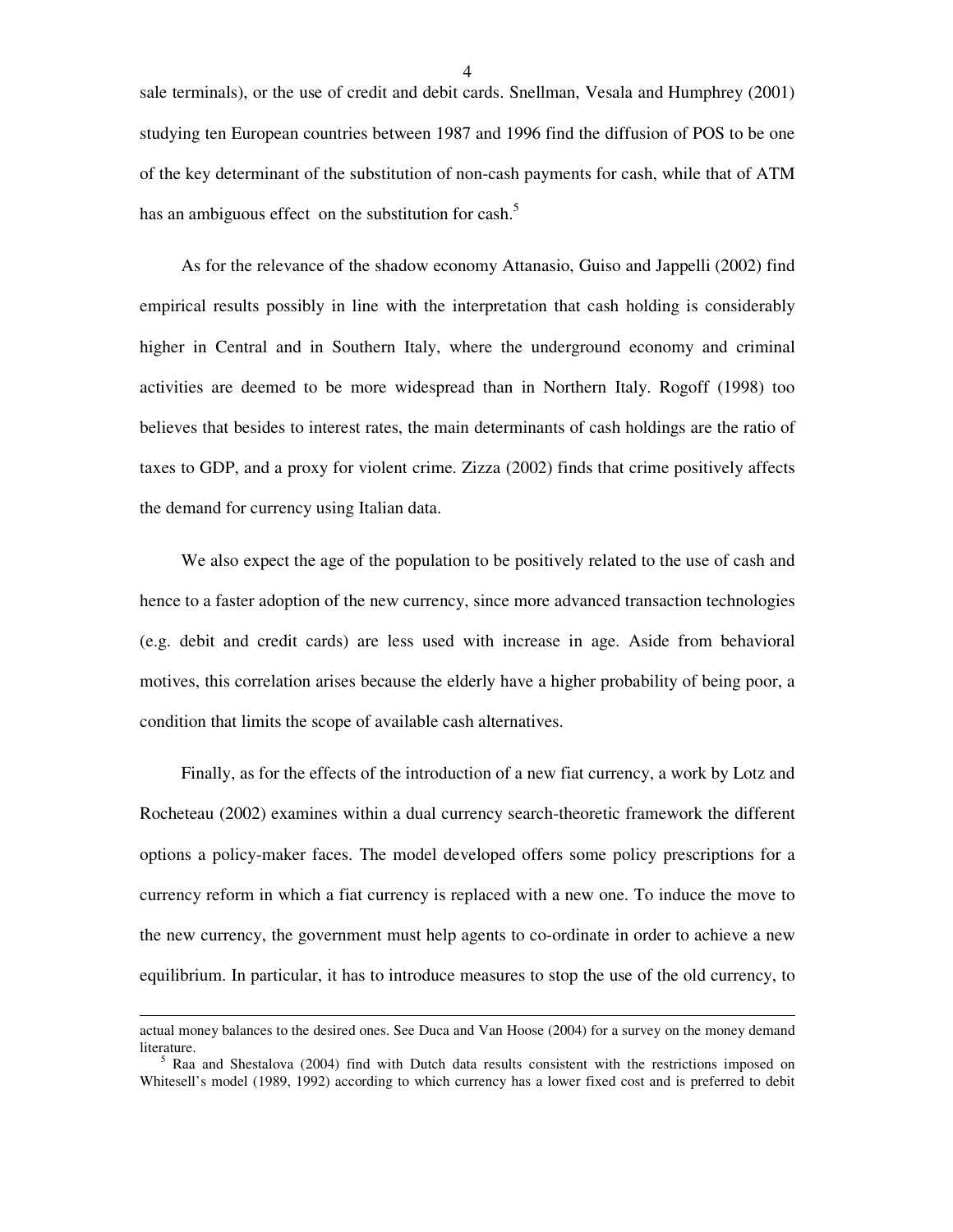reduce the conversion cost and finally to define the length of time of dual currency circulation. The authors conclude that their model could be amended to allow for innovation in the payment system, in the form of a new currency (like the euro) that speeds up trades and reduces transaction costs.

# **3. Data and methodology**

 $\overline{\phantom{0}}$ 

The data set we use is unique because it comprises data on the daily inflows and outflows of lira and euro banknotes through the branches of the Bank of Italy that act as cash offices and are the points through which the currency is first put in circulation and also finally withdrawn for destruction. We obtained the speed of euro adoption measure computing over the period observed the derivatives of each of the 95 curves of currency stocks resulting per every province. Each of these curves consists of 63 observations, one per each of the business days between January 2 and March 29 and the observation represents the cumulated euro banknotes put in circulation (subtracting the ones withdrawn from circulation) until the date considered in the province examined<sup>6</sup>. In the econometric analysis we employed the speed of euro adoption measured at the end of our sample, on March 29, 2002. The other variables used in the cross-section regressions are measured as of end 2001 (see Table 1 and Appendix).

cards for small value transactions, while debit cards, having a lower variable cost, are chosen for large value transactions.

<sup>&</sup>lt;sup>6</sup> Our assumption is that, in the period observed, the flows of euro banknotes between the different provinces were negligible so that the stocks built and, more importantly, the pattern of their growth, are reliable. This assumption is reasonable due to the feeble relevance of flows of banknotes for trading and tourism (the two main drivers of banknote migration across provinces) in the three months under investigation. The assumption hinges on the long extent of the dual circulation period which led part of the currency needs to be satisfied with the still circulating lire and on the proximity of our study period to the introduction of euro. Moreover in the period observed the flows should not have been altered significantly by tourism that in Italy begins on a large scale at Easter, that in 2002 was the  $31<sup>st</sup>$  of March. We have of course also to take into account that cash service companies transporting the banknotes from the Bank of Italy to the private banking sector in principle could move across provinces part of the banknotes introduced by the Central Bank. Unfortunately data on these flows are not available but their magnitude shouldn't be large due first, to the short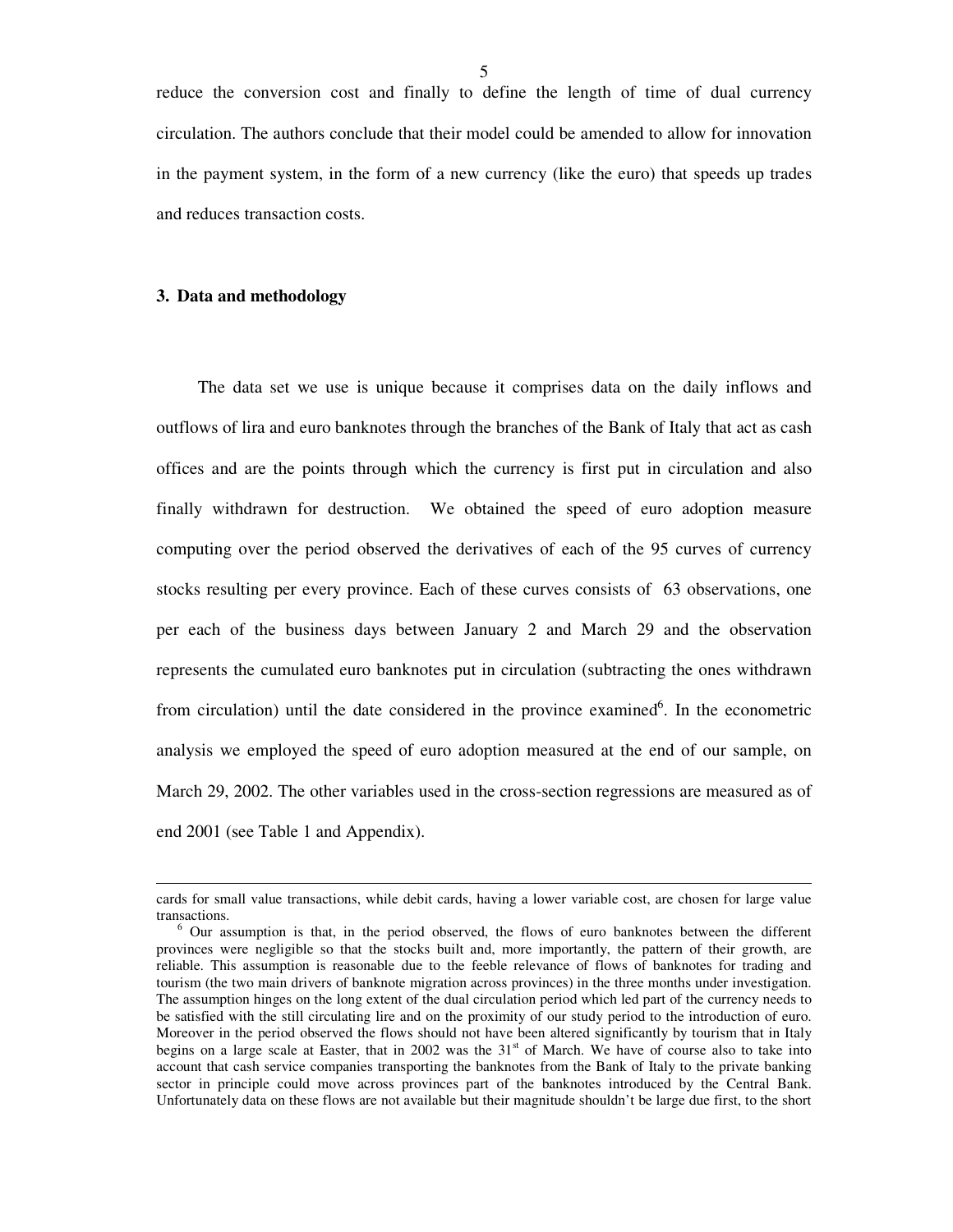# 6 [Insert Table 1 here]

The functional form that best fits the provincial euro stock curves is an exponential negative function, with an initial constant to account for the banknotes frontloaded and attributed to the  $2<sup>nd</sup>$  of January as can be seen in Figure 1 that plots the observed euro stocks for the five Italian macro-areas, North-West, North-East, Centre, South and the Islands.

# [Insert Figure 1 here]

Accordingly we estimated the following equation per each province:

$$
E_{it} = c_i - a_i e^{-bt} \tag{1}
$$

where  $E_{it}$  is the amount of euro; i indexes the provinces and ranges between 1 and 95; and t indexes the days and ranges between 1 and 63, that is from January 2 to March 31 (with the exclusion of the Saturdays and Sundays).

We defined the speed of adoption in each province i at every date t as the derivative of Eq. (1), whose expression is the following:

$$
S_{it} = \frac{\partial E_{it}}{\partial t} = a_i b_i e^{-b_i t}
$$
 (2)

After estimating the parameters of Eq. (1), we substituted their values in Eq. (2) and evaluated the speed of adoption of euro  $S_{it}$  for all the 95 provinces and the 63 dates, obtaining for each date a vector  $S_t$  of 95 provincial speeds  $S_{it}$ .

**.** 

time period after the introduction of the new currency and second, to safety reasons that push to limit cash movements within Italy as much as possible.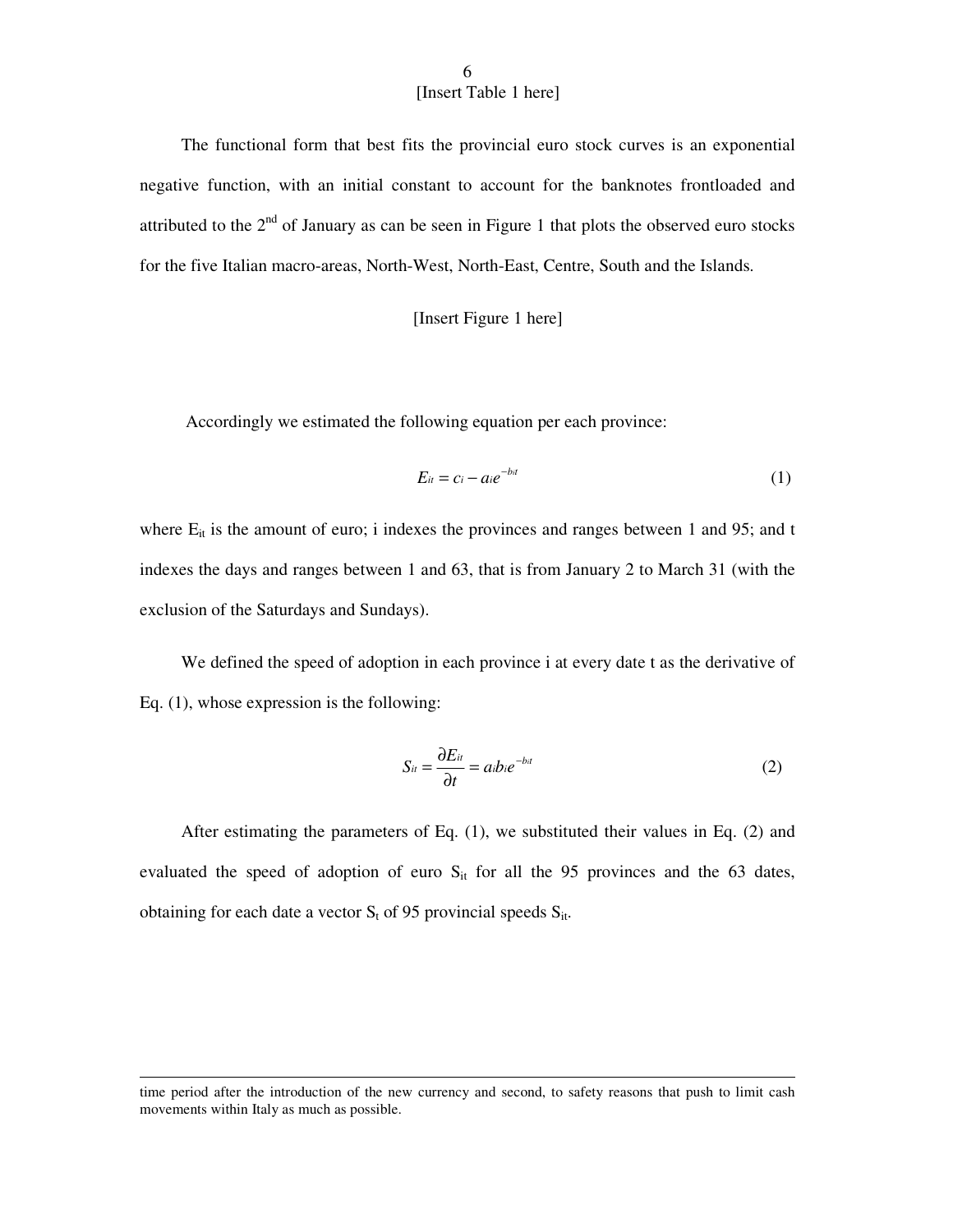After a specification search we ran a cross-section regression using the following specification:

$$
\log (S_{i, t=63}) = b_0 + b_1 \log (ATM)_i + b_2 \log (POS)_i + b_3 \log (OLD)_i + \varepsilon_i
$$
 (3)

where i, the province, ranges between 1 and 95, and t, the date, is fixed to 63, that is March 29, 2002. We regressed the dependent variable, the speed of adoption of the new currency, on the number per capita of *ATM* and *POS* terminals to capture for transaction technology and on a demographic variable, the percentage of elderly (over 65) people in the population, *old*, a proxy for individuals with a higher demand for cash.

# **4. Results**

Measures of the speed of adoption of euro in the Italian provinces are obtained for all the dates observed and the provinces. In Figure 2 we plot the evolution of the speed of adoption of euro over the entire three months period examined, but only for the five major areas of Italy, North-West, North-East, Center, South and Islands (the vertical axis reports the measure in unit terms, along the axis the speed increases) in order to provide a comprehensive picture of how the euro spread in Italy. At the very beginning of the sample period, the speed in the Northern areas was higher than in the South and the Islands, but then around mid January, this pattern reversed with the latter areas displaying a higher speed to catch up with the Northern areas.

# [Insert Figure 2 here]

Table 2 reports the results of the cross-section regressions where the dependent variable is the speed of euro adoption at the end of March 2002 (the first month with the euro being the only legal tender).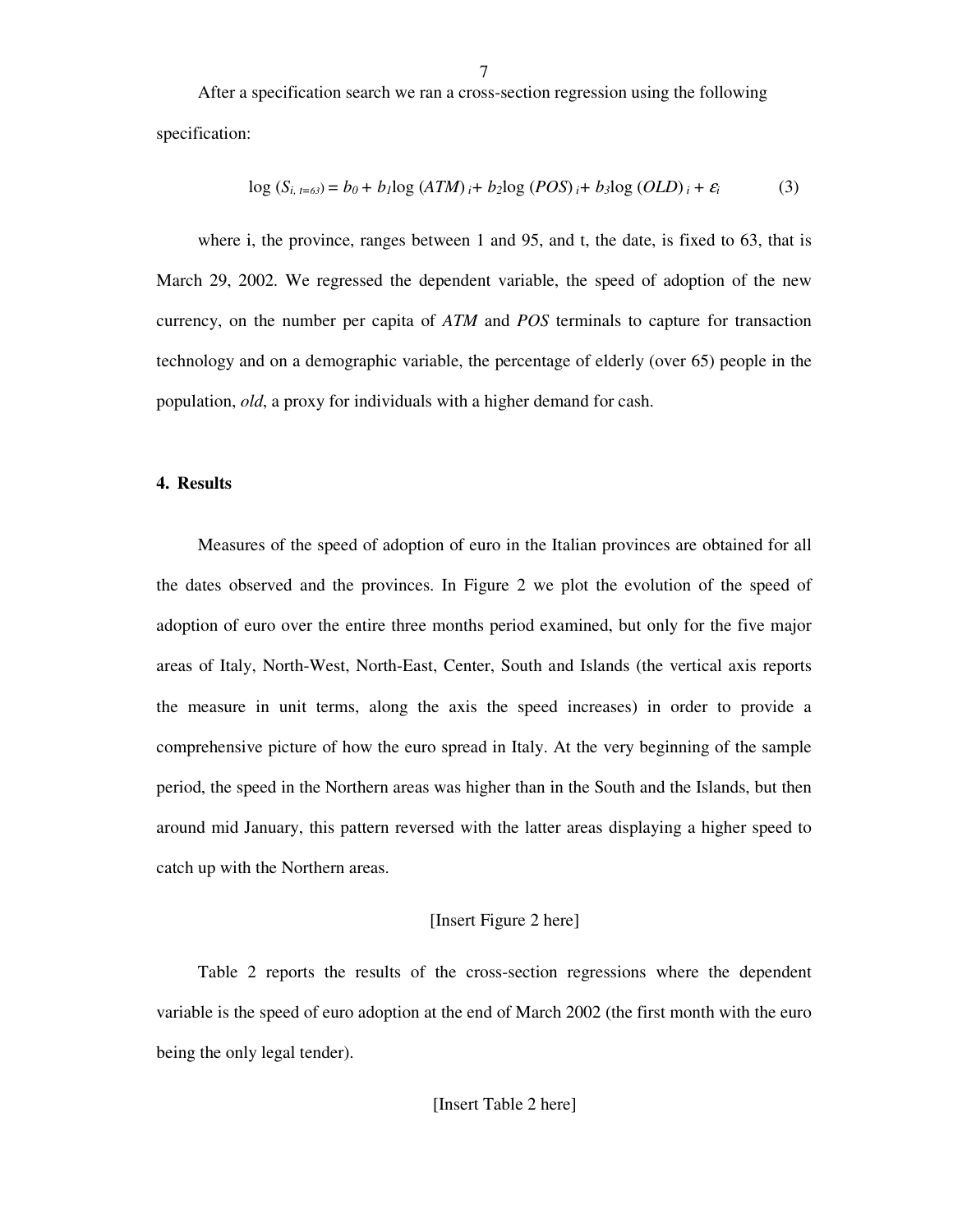In our baseline model (model 1 in Table 2) we find that following a 1 per cent increase in the number of POS the speed of adoption decreases, as expected, by -2.2 per cent and that the effect of ATM on the speed of adoption is negative<sup>7</sup>, as expected, being equal to  $-2.2$  per cent at the end of March. The share of elderly people in a province's population has a positive effect on the speed of adoption equal to 5.5 per cent.

Our results are overall consistent with what we expected for the effect of transaction technology availability, which, *ceteris paribus,* should reduce the demand for cash and consequently also the urgency of switching to the new fiat currency. This hypothesis is also supported by the evidence that the use of payment cards rose at the beginning of 2002 and then abated, reflecting a desire to avoid cash transactions when the euro was first introduced to limit initial confusion with the use of the new currency.

We expected also to find that demographic variables linked to less use of sophisticated means of payment could proxy for factors associated with and presumably lead to a higher use of cash than the average of the population. The variable we used to proxy for a high proclivity to use cash is the percentage of elderly people in a region's population.

# **5. Robustness checks**

We performed a number of robustness checks both on the data set and on the specification used.

With regard to the data set we calculated the stocks of euro excluding the frontloaded and sub-frontloaded euro banknotes, accounted for in the first inflow of banknotes in the economy dated January 2, to check for a possible outlier effect. This however did not change the shape or the pattern of the curves. As for the measure of the speed of adoption, we

<u>.</u>

<sup>&</sup>lt;sup>7</sup> Slightly not statistically significant.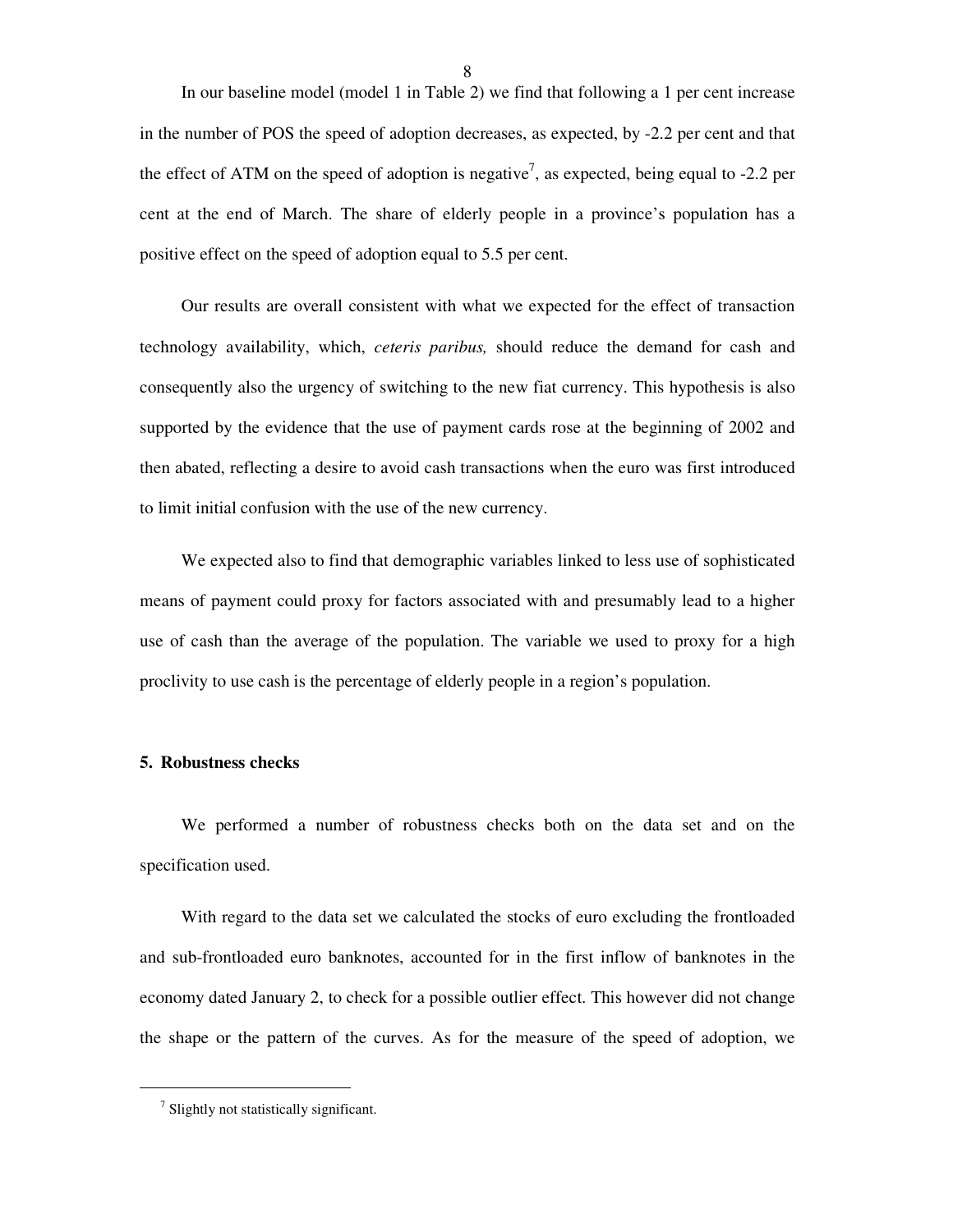replaced the measure in Eq. (2) with simple differences between the cumulated stocks at the end and the beginning of the sample. Once again, the results did not significantly change.

For robustness we ran the regressions fixing the date at the end of January and at the end of February (coinciding with the end of the dual circulation period) and the results were again similar.

In the specification search we also checked if other variables that might be linked to individual preferences for cash could help to explain the heterogeneity in the spread of the euro through Italy. We checked if the amount of banknotes frontloaded and sub-frontloaded (that is the banknotes available in each province already on the first day of introduction of the euro) had an impact. In our search we looked also at the level of unemployment, the percentage of graduates in the population, the percentage of people with only the primary school degree. All the variables above were not statistically significant, and their inclusion did not alter the results we had for the variables of our preferred specification (see Table 2). We also tried to see if the speed of euro adoption was influenced positively by an index of criminality, and indeed it was, possibly in line with a positive relation between demand for cash and underground economy extent. Nevertheless we did not include criminality in our preferred specification given the uncertainty about its economic meaning with regard to the speed of euro adoption. Actually, evidence collected in euro-area countries indicated to the contrary that criminality refrained from converting or using cash in the immediate aftermath of the introduction of euro, to avoid to be detected by the authorities at a time when the vigilance on money laundering was very high.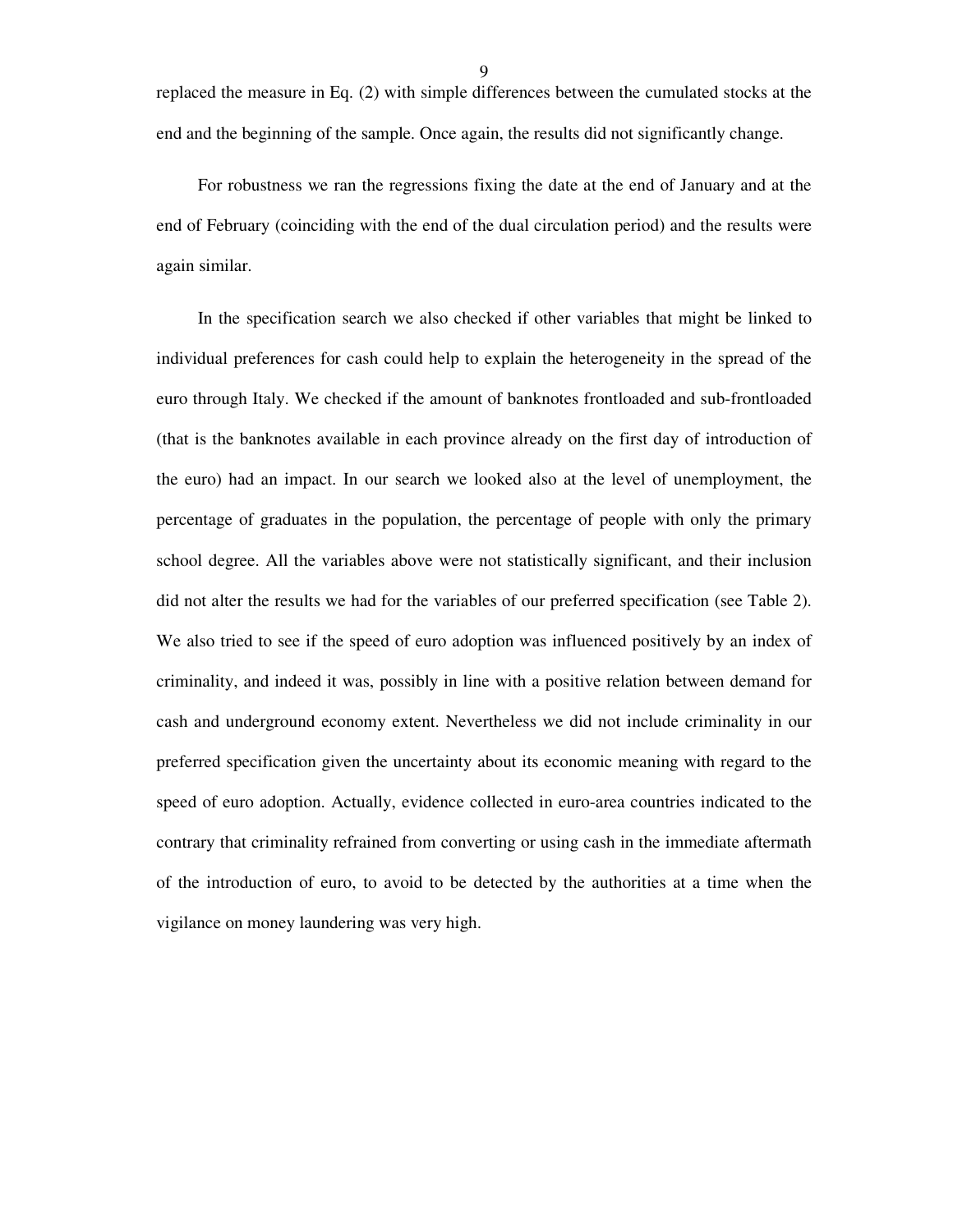#### 10

# **6. Lessons for countries adopting a new currency**

We believe that from the analysis of the previous sections some lessons and implications may be derived and considered by countries that plan to switch to a new fiat currency, namely the euro.

The first lesson is that the speed with which a new currency spreads in an economic system depends on the availability of transaction technology alternatives to cash. In particular a wide distribution of ATM and POS is beneficial to satisfy the need of cash in the new currency in an ordered manner, decreasing the requested speed of diffusion of cash into the economy and the probability of a failure of the system in providing the amount of cash desired by population in a given geographical area.

The second lesson is that the demographic structure of the population may be relevant in planning the injection of the new cash into the economy. Elderly people in their routine transactions usually employ more cash and less alternative means of payments, such as debit and credit cards, than the average of the population, due to their lower level of income and lower attitude to use newer transaction technologies. This may lead to consider providing cash more quickly and in larger amount in regions where the percentage of elderly in the population is higher, since inventories of old currency will be exhausted quickly and the new one will be requested faster.

Moreover we think other three implications are noteworthy. The first one is that a thorough assessment of the resilience of payment system to shocks in the choice of transaction technology alternatives is needed. In particular the overload capacities of the ATM, POS and credit cards networks, have to be fully tested to avoid potential disruption of the transaction processes due to peak of use in the aftermath of the introduction of a new currency. The second implication is that unnecessary welfare losses in terms of time wasted by citizens in queuing to withdraw cash or to convert old currency notes and coins into the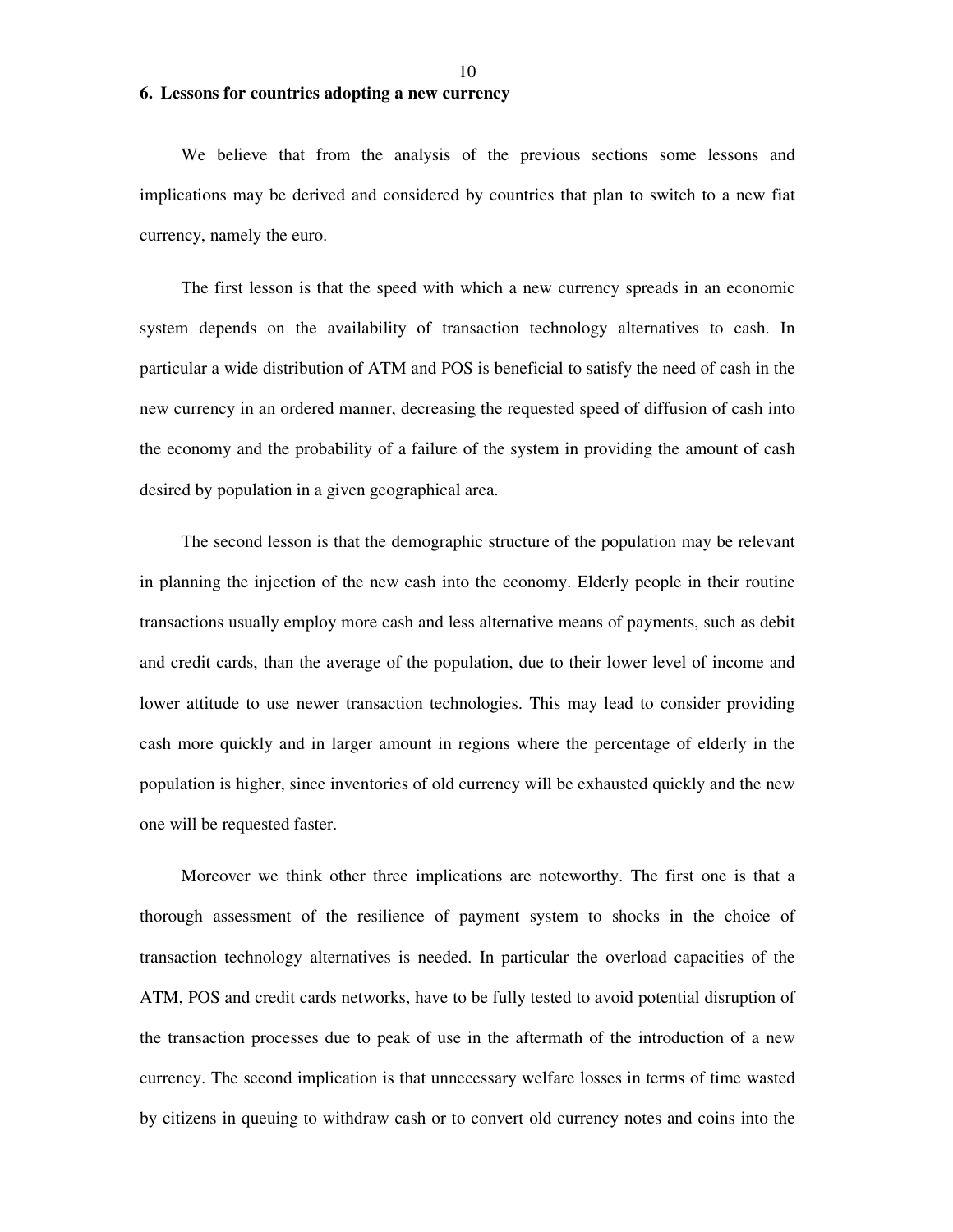new ones may be avoided thanks to a proper planning of front-loading, sub-front-loading, and diffusion of the new currency into the economy. Finally, the opportunity of introducing a dual circulation period may be evaluated given that, besides helping to avoid unmotivated steps in the level of prices and monetary illusion via an easier comparison of the prices in the two currencies, it may additionally help to avoid unnecessary shocks in transaction behavior providing a gradualist approach to the transition.

To sum up, the main lesson that we believe comes out of our study, is that in order to obtain a smooth changeover to a new currency, a careful preparatory work has to be conducted well ahead, taking properly into consideration the peculiarities of each country involved with regard to the characteristics of the financial system, payment system and population.

# **7. Conclusions**

The natural experiment of the euro introduction in the first months of 2002 was an extraordinary one. The changeover from twelve national legacies to a single new currency happened in an institutional framework which accommodated the existence of twelve national countries. This notwithstanding the changeover was a success and the operations were conducted smoothly thanks also to the positive reaction of the public to the introduction of the new fiat currency. In Italy a gradualist approach was adopted to minimize the inconvenience for consumers and business. Specifically, the period of dual circulation was extended until February 28, 2002, the latest date allowed by the Ecofin Council.

The length of the dual circulation period in Italy gives the opportunity to build an unprecedented daily measure of the speed of adoption of the euro at a disaggregate level for 95 provinces under reasonable assumptions. Two facts support the validity of this experiment. The first is the shortness of the period considered. The second is the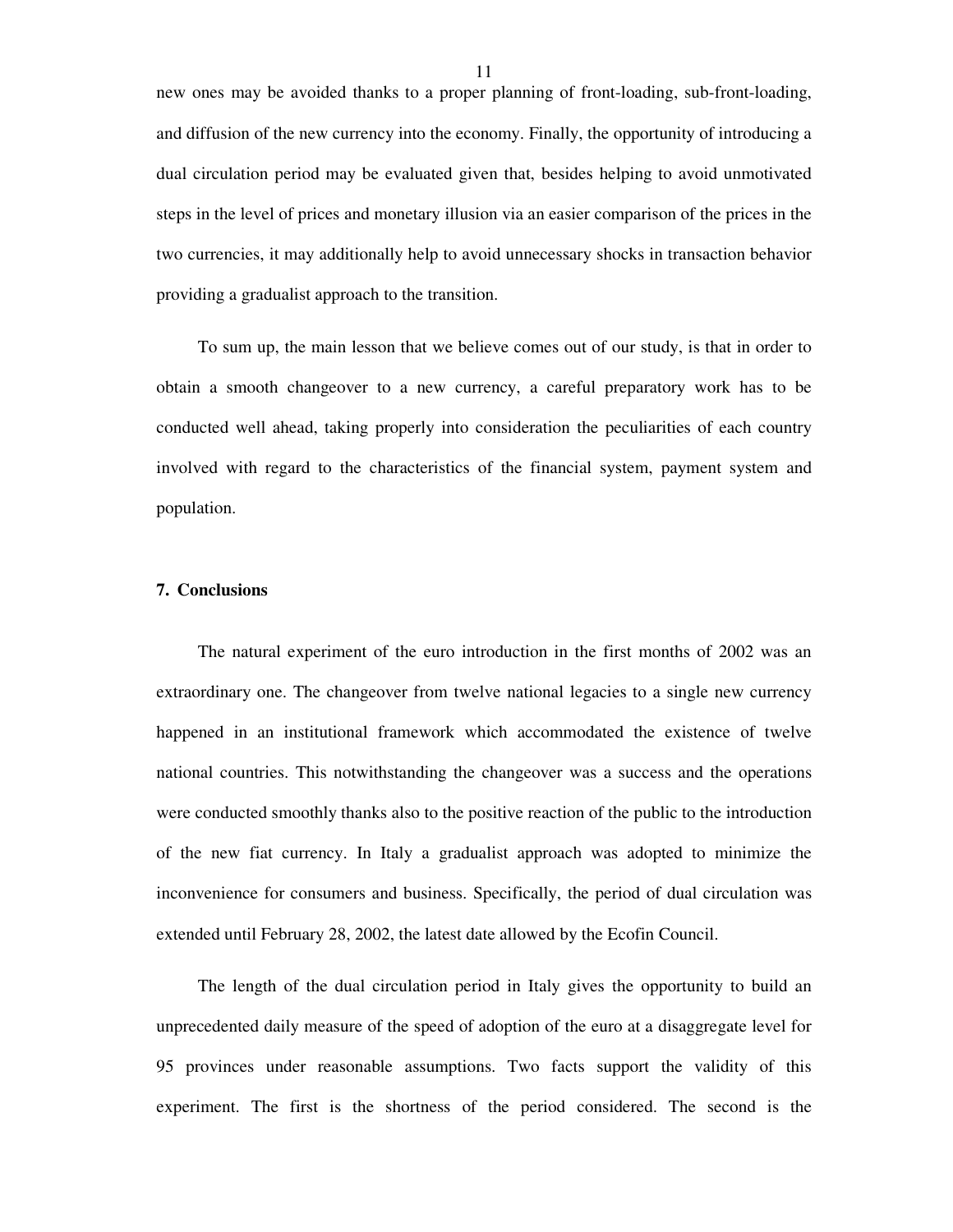circumstance that until February 28 the euro was a legal tender with a competitor, the Italian lira, that prevented the euro from being the only mean of payment in cash transactions and that likely did not lead to relevant flows of euro banknotes migration contrary to lira banknotes. Moreover the period considered does not include Easter, March 31, 2002, that represented the first relevant episode of tourism following the introduction of the euro that could cause banknote migration. One caveat is the possible existence of flows of banknotes within Italy arising from the activity of the cash service companies and for which data are not available. Nevertheless, because we are interested to the comparison of the patterns of the speed of adoption of the euro across areas, the phenomenon of interest, the relative patterns across areas, should not be significantly biased. For these reasons, new insights on the pattern of diffusion of a new currency can be gleaned from analyzing these high frequency cross-section data.

After deriving a measure of the velocity of the spread of the new money in Italy, we test some hypotheses about the determinants of the speed of euro adoption. We find empirical evidence that the availability of transaction technology and the share of the elderly significantly account for cross-regional patterns of the speed of euro adoption. We do not find statistically significant effects of unemployment and education levels, neither of the amounts of banknotes frontloaded, while criminality could play a role even if not clearly interpretable.

These results suggest that financial technology and demographics need to be taken into account not only in modeling continuous time series data on money demand but also in analyzing unusual transitions involving the adoption of new currencies. On the verge of the entrance of a number of Eastern European countries in the euro area and in a period in which other common currency areas in the world are discussed, it is relevant to assess the relevance of the factors shaping the diffusion of a new fiat currency in an economic system. This assessment should help to design a smooth transition from the old currencies to the new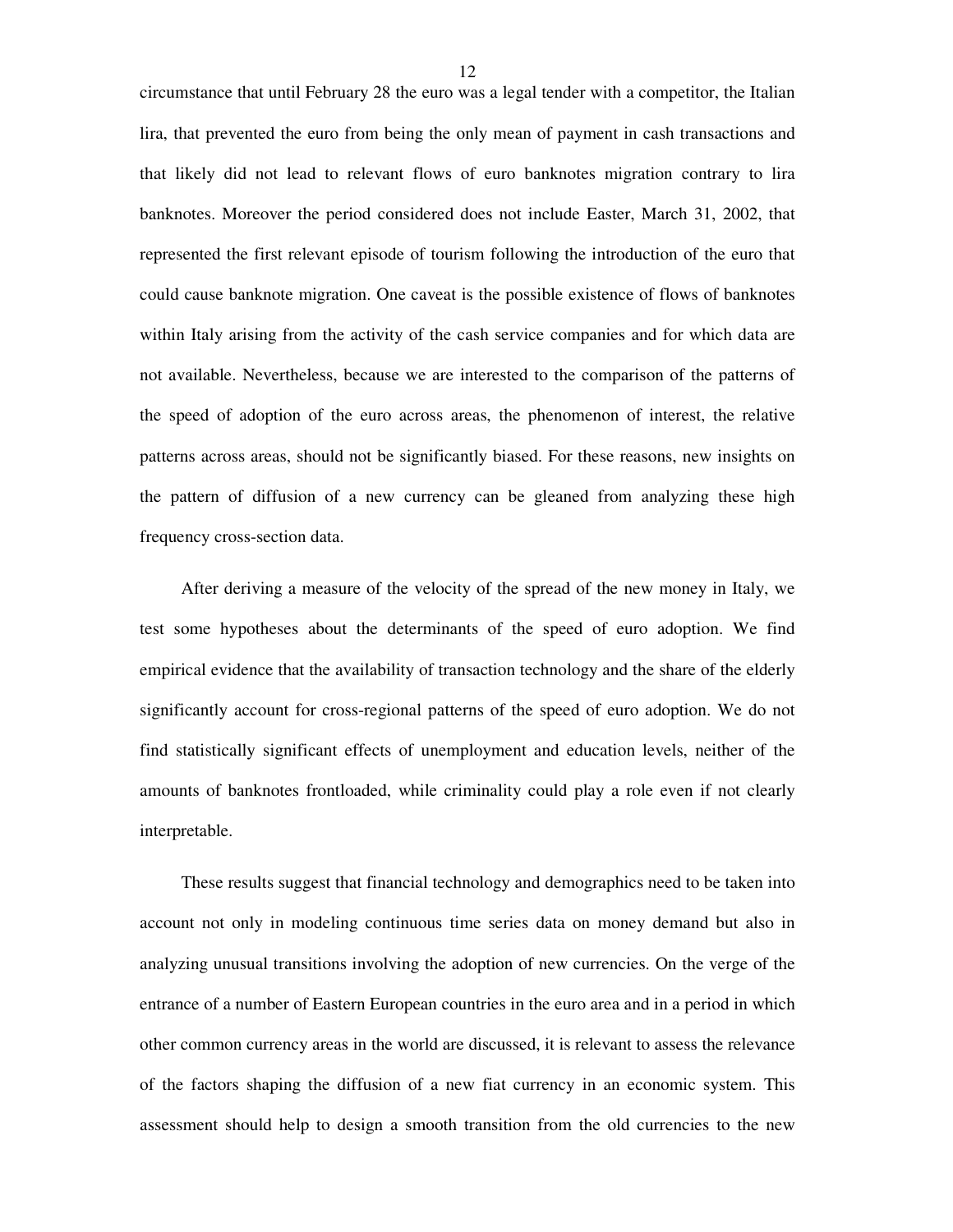ones, minimizing the possibility of a chaotic transition, with shortages of cash or difficulties in conducting transactions with alternative means of payment. Moreover the evaluation of the factors driving the adoption of the new *numeraire* could assist in the definition of an adequate preparatory phase, and eventually also of a dual circulation period, to eliminate or at least abate dramatically the allegations of welfare losses, due to forms of temporary monetary illusion in pricing behavior of consumers and producers, made by part of the public opinion and also by some economists. Hopefully, more research on the interplay between financial technology and currency areas issues will be conducted.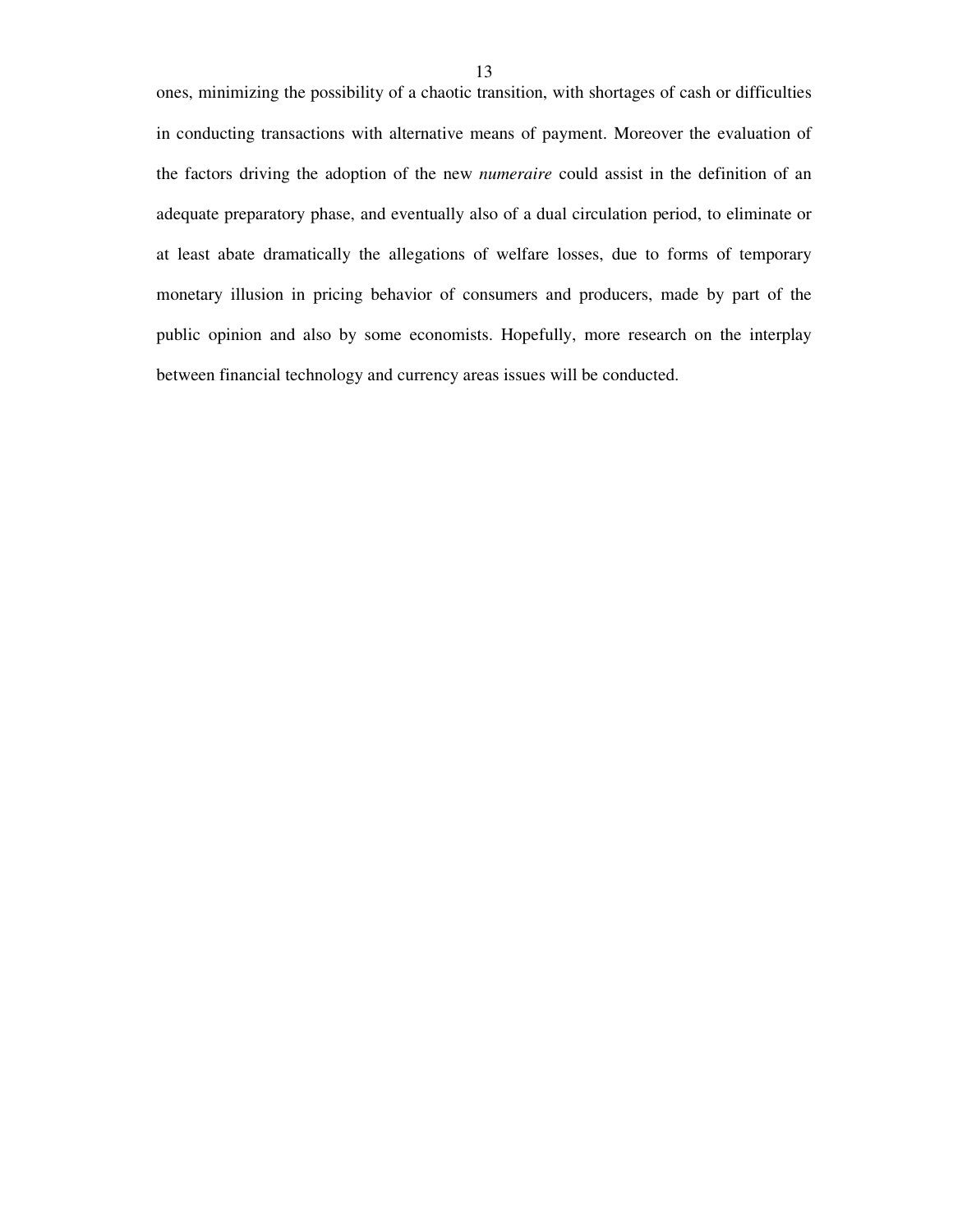# **Acknowledgements**

I am grateful to Jim Lothian for a helpful discussion that improved the paper, to Michael Melvin, the guest editors, Angelos Kanas and Georgios Kouretas, and other participants at the 11<sup>th</sup> International Conference on Macroeconomic Analysis and International Finance, held at the Department of Economics, University of Crete, 24-26 May 2007 in collaboration with the Journal of International Money and Finance, for useful comments and conversations. I wish to thank Paolo Angelini, Leonardo Becchetti, Riccardo De Bonis, Luca Dedola, John V. Duca, Leonardo Gambacorta, Luigi Guiso, Fabrizio Mattesini, Paolo Emilio Mistrulli, Stefano Neri, Franco Peracchi, Gustavo Piga, Luigi Federico Signorini, Richard Waldmann, Guglielmo Weber and seminar participants at the 2007 Annual Meeting of the Society of Economic Dynamics, the  $2<sup>nd</sup>$  Italian Congress on Econometrics and Empirical Economics, Bank of Italy and University of Rome, Tor Vergata, for helpful comments and suggestions, Miria Rocchelli for expert research assistance. I am also grateful to the Banknote Department of the Bank of Italy, namely to Pasquale Castaldo, Giacomo Cau and Stefano Guglielmi, for providing the data on euro banknotes that I reworked. All remaining errors are mine. The opinions expressed do not necessarily reflect those of Bank of Italy or of any other institution with which the author may be affiliated.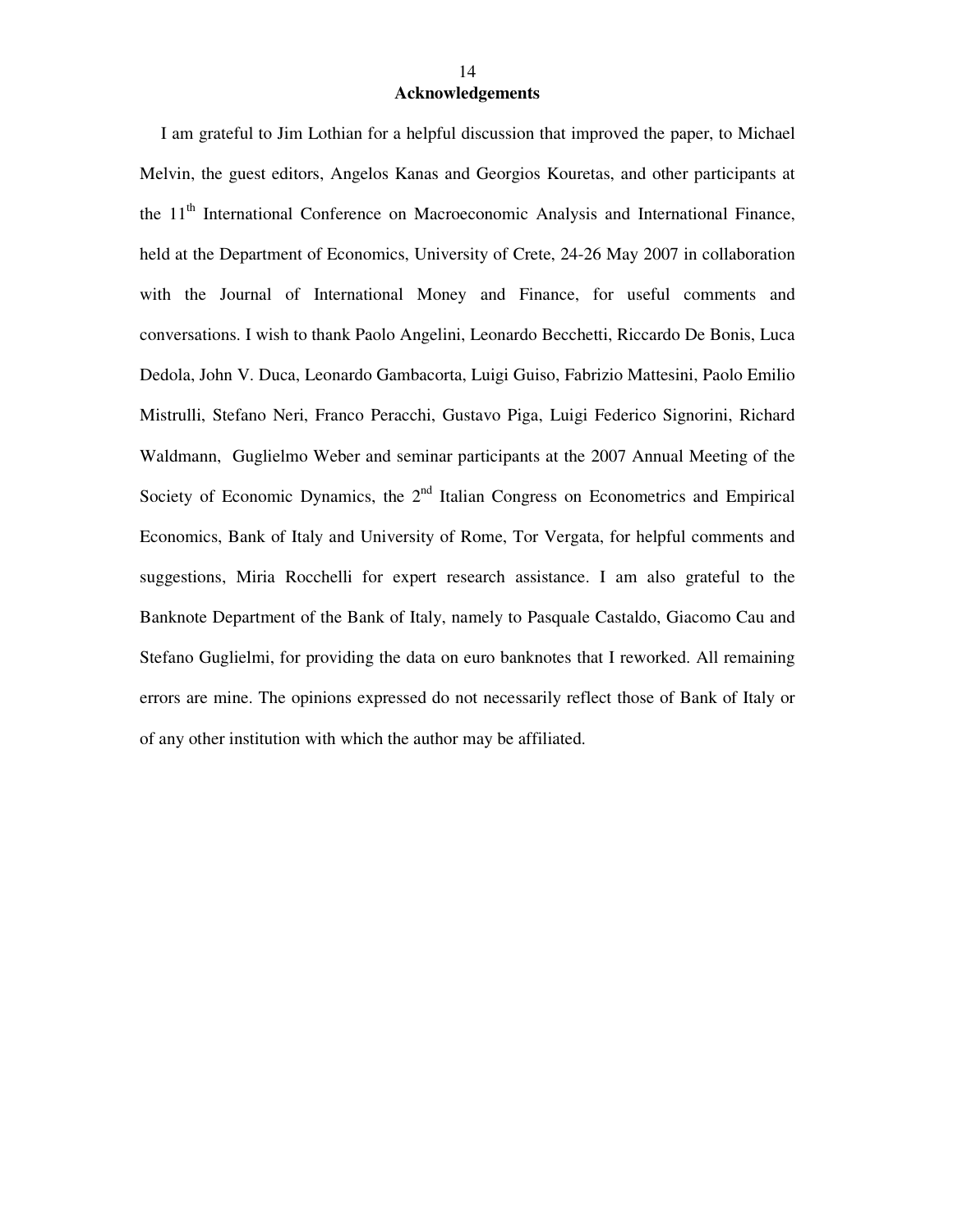# 15 **Appendix**

# **The data set**

The data set refers to 95 $<sup>8</sup>$  Italian provinces.</sup>

 $\overline{a}$ 

Automated tellers machines: number of ATMs located in the provinces examined at the end of each year; the source is the banking statistics data set collected by Bank of Italy (Matrice dei Conti).

Criminality: number of total crimes; Ministry of Internal Affairs and Istat data reworked.

Old: percentage of people over 65; Istat (National Institute of Statistics) data reworked.

Euro stocks: cumulated net inflows of euro banknotes in the economy through the branches of Bank of Italy, daily frequency (business days); the source is a banknote statistics data set of Bank of Italy.

Points of sale: number of POS located in the provinces examined at the end of each year; the source is the banking statistics data set collected by the Bank of Italy (Matrice dei Conti).

<sup>&</sup>lt;sup>8</sup> We consider the administrative distribution of Italy in the 95 provinces existing until 1996 since the distribution of the 99 branches and subsidiaries of Bank of Italy is coherent with it (in 1996 eight new provinces were created). Hence we aggregated the data of the eight new provinces created in 1996 with the data of the provinces of which they were part before 1996.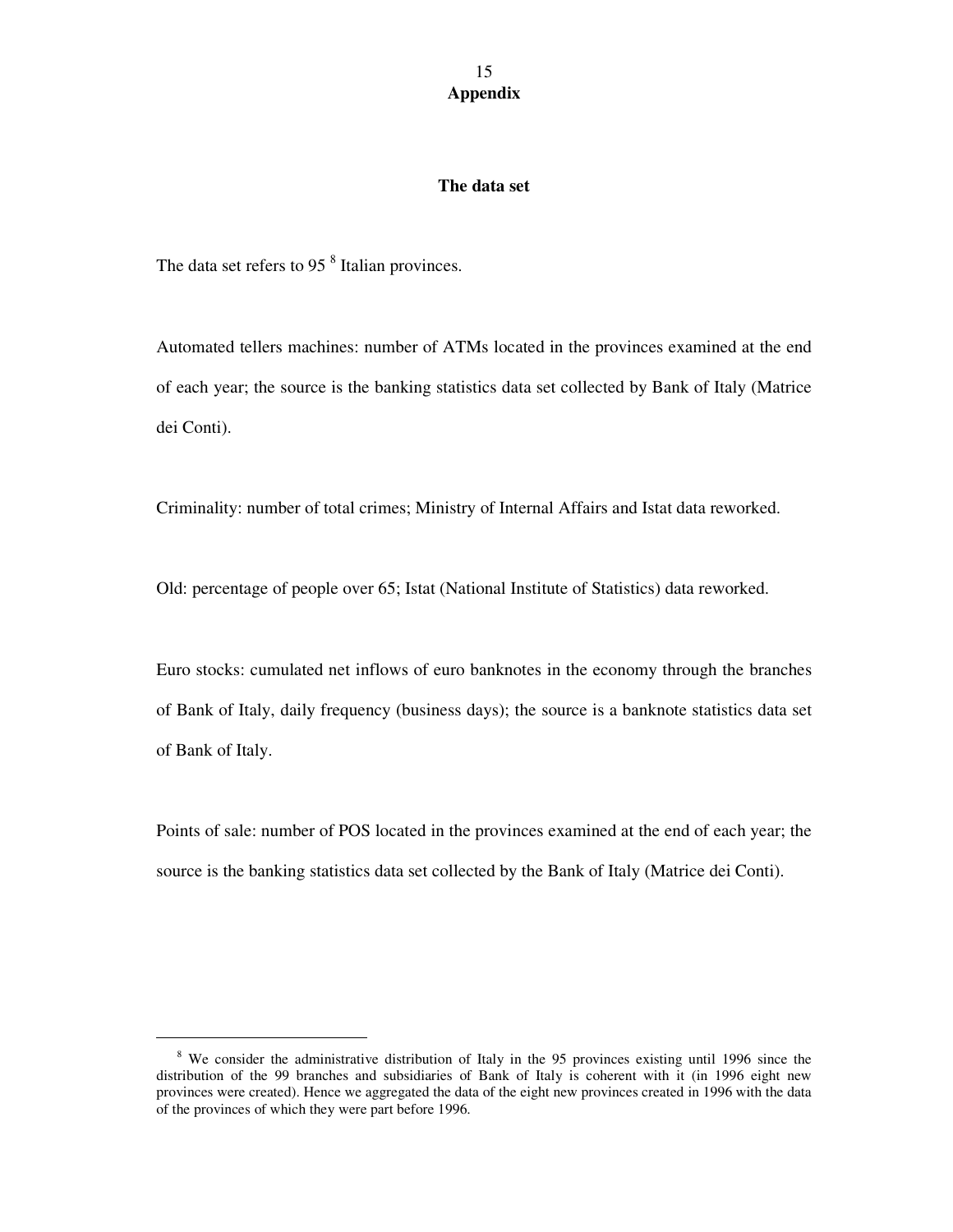- Angelini, P., Lippi, F., 2006. Did Inflation Really Soar after the Euro Cash Changeover? Indirect Evidence from ATM Withdrawals. Banca d'Italia, Temi di discussione, no. 581.
- Attanasio, O.P., Guiso, L., Jappelli T., 2002. The Demand for Money, Financial Innovation, and the Welfare Cost of Inflation: an Analysis with Households' Data. Journal of Political Economy 110(2), 317-351.
- Bank of Italy, 2002a. Economic Bulletin, no. 34.
- Bank of Italy , 2002b. Annual Report.
- Cannon, E., Cipriani, G.P., 2006. Euro-Illusion a Natural Experiment. Journal of Money, Credit and Banking 38(5), 1391-1403.
- Del Giovane, P., Sabbatini, R., 2006. Perceived and Measured Inflation after the Launch of the Euro: Explaining the Gap in Italy. Giornale degli Economisti e Annali d'Economia 65(2), 155-192.
- Duca, J. V., Van Hoose, D. D., 2004. Recent Developments in Understanding the Demand for Money. Journal of Economics and Business 56, 247-272.
- Gaiotti, E., Lippi, F., 2004. Pricing Behaviour and the Introduction of the Euro: Evidence from a Panel of Italian Restaurants. Giornale degli Economisti e Annali d'Economia 63(3-4), 491-526.
- Goodhart, C., Pappa, E., 2003. The Transition from National Currencies to the Euro. Economics Letters 79, pp. 83-88.
- Judson, R. A., Porter, R. D., 2004. Currency Demand by Federal Reserve Cash Office: What Do We Know? Journal of Economics and Business 56, 273-285.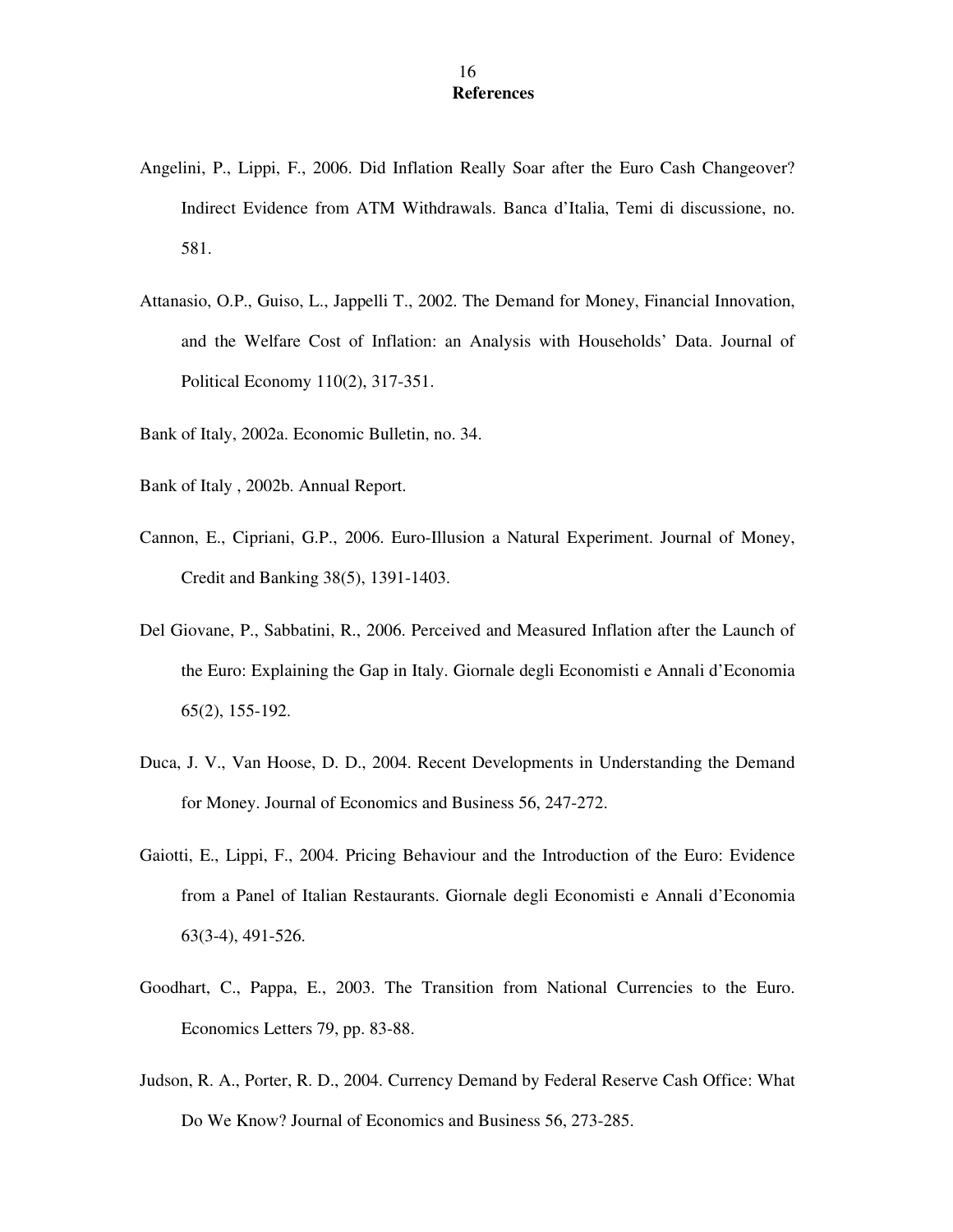- Lotz, S., Rocheteau, G., 2002. On the Launching of a New Currency. Journal of Money, Credit and Banking 34(3), 563-588.
- Raa, T., Shestalova, V., 2004. Empirical Evidence on Payment Media Costs and Switch Points. Journal of Banking and Finance 28, 208-213.
- Rogoff, K., 1998. Blessing or Curse? Foreign and Underground Demand for Euro Notes. Economic Policy 26, 261-304.
- Snellman, J.S., Vesala J., Humphrey, D.B., 2001. Substitution of Noncash Payment Instruments for Cash in Europe. Journal of Financial Services Research 19(2-3), 131- 145.
- Whitesell, W.C., 1989. The Demand for Currency versus Debitable Accounts. Journal of Money Credit and Banking 21, 246-251.
- Whitesell, W.C., 1992. Deposit Banks and the Market for Payment Media. Journal of Money Credit and Banking 24, 483-498.
- Zizza, R., 2002. Metodologie di stima dell'economia sommersa: un'applicazione al caso italiano. Banca d'Italia, Temi di discussione, no. 463.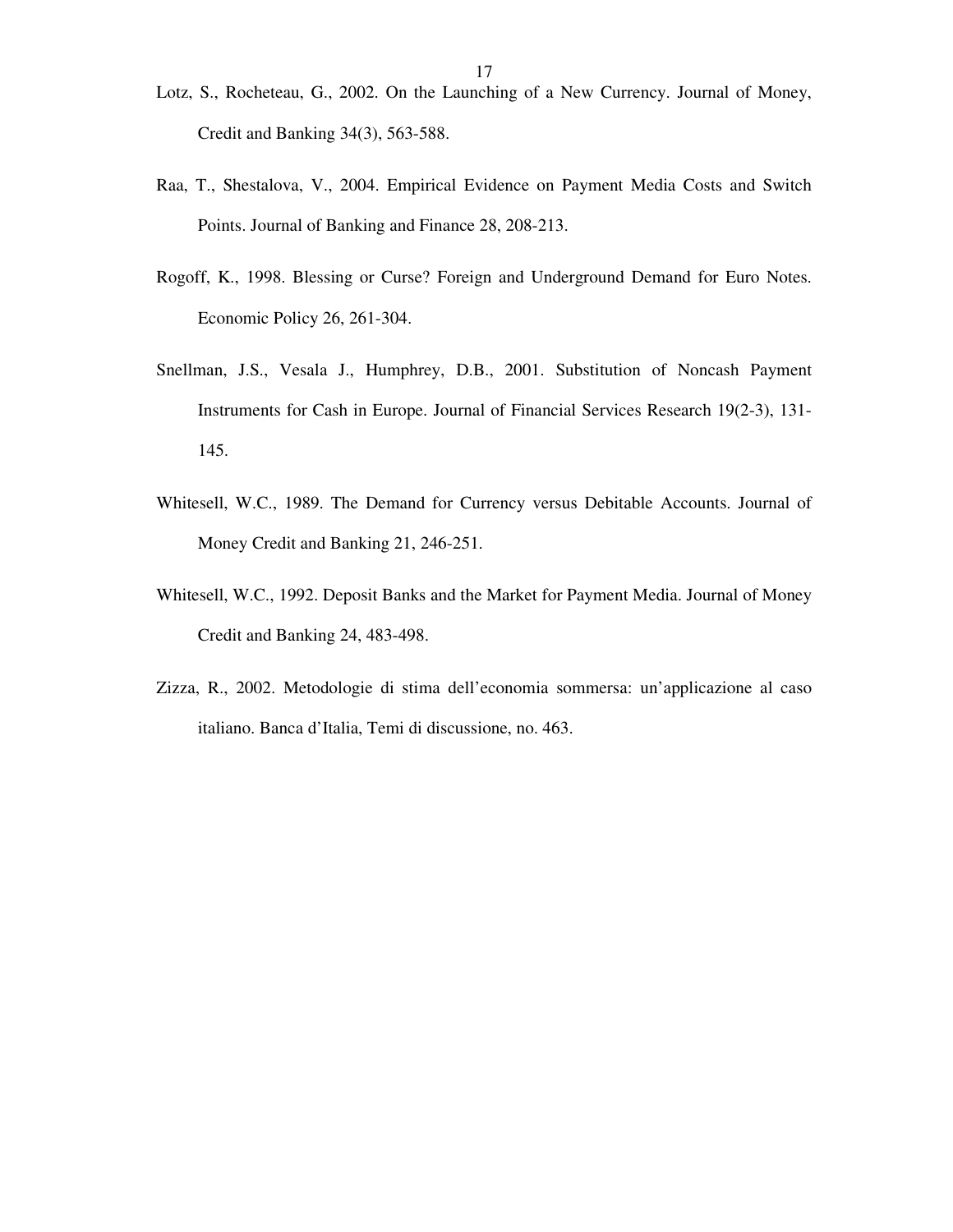

# **Euro stocks in Italian areas <sup>1</sup>**

(1) Euro stocks are reported on the vertical axis and are in millions. On the horizontal axis there are the days in 2002 for which they are computed.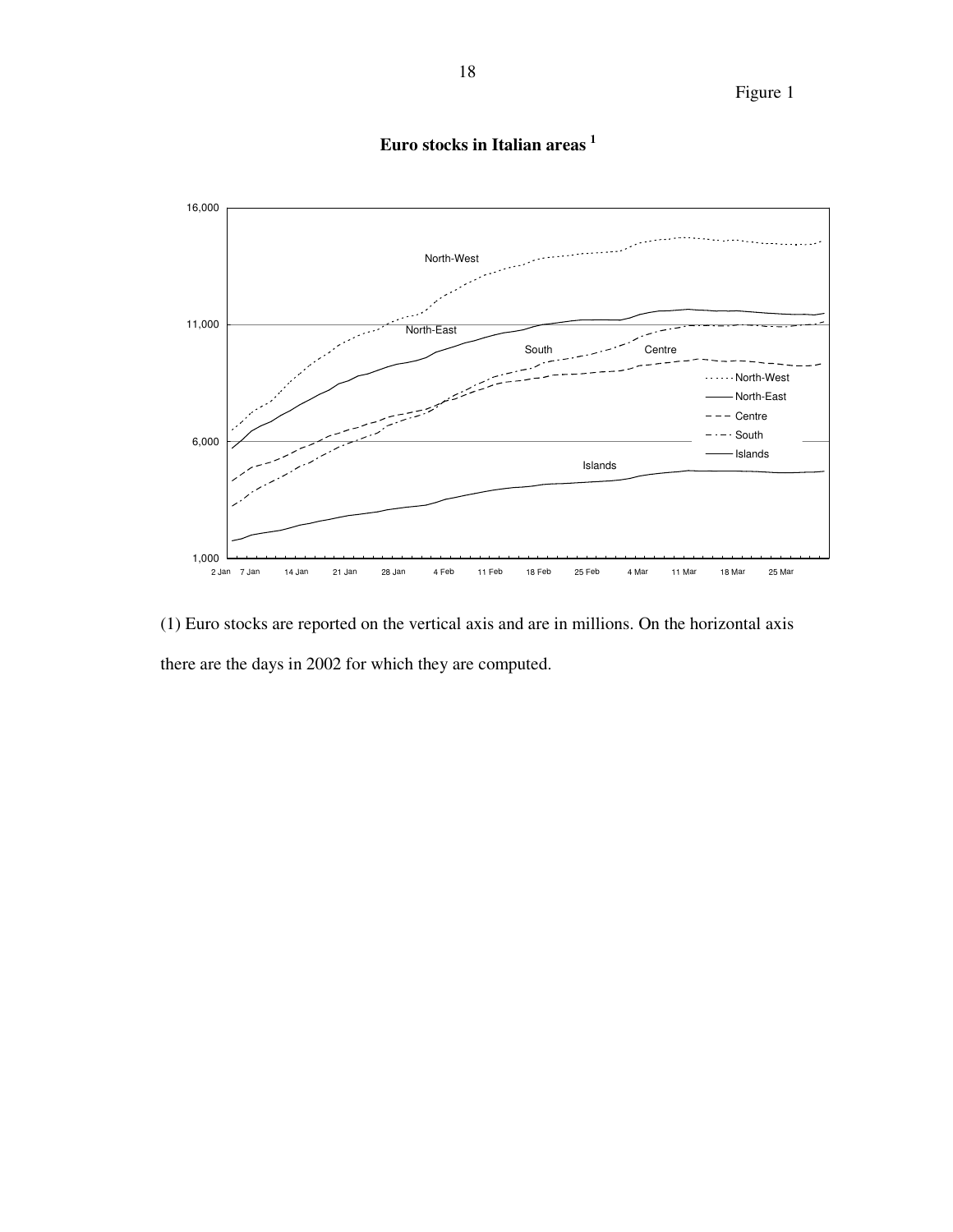Figure 2



# **The speed of euro adoption in Italian areas <sup>1</sup>**

 (1) The speed of euro adoption is reported on the vertical axis and is an absolute number. On the horizontal axis there are the days in 2002 for which is computed.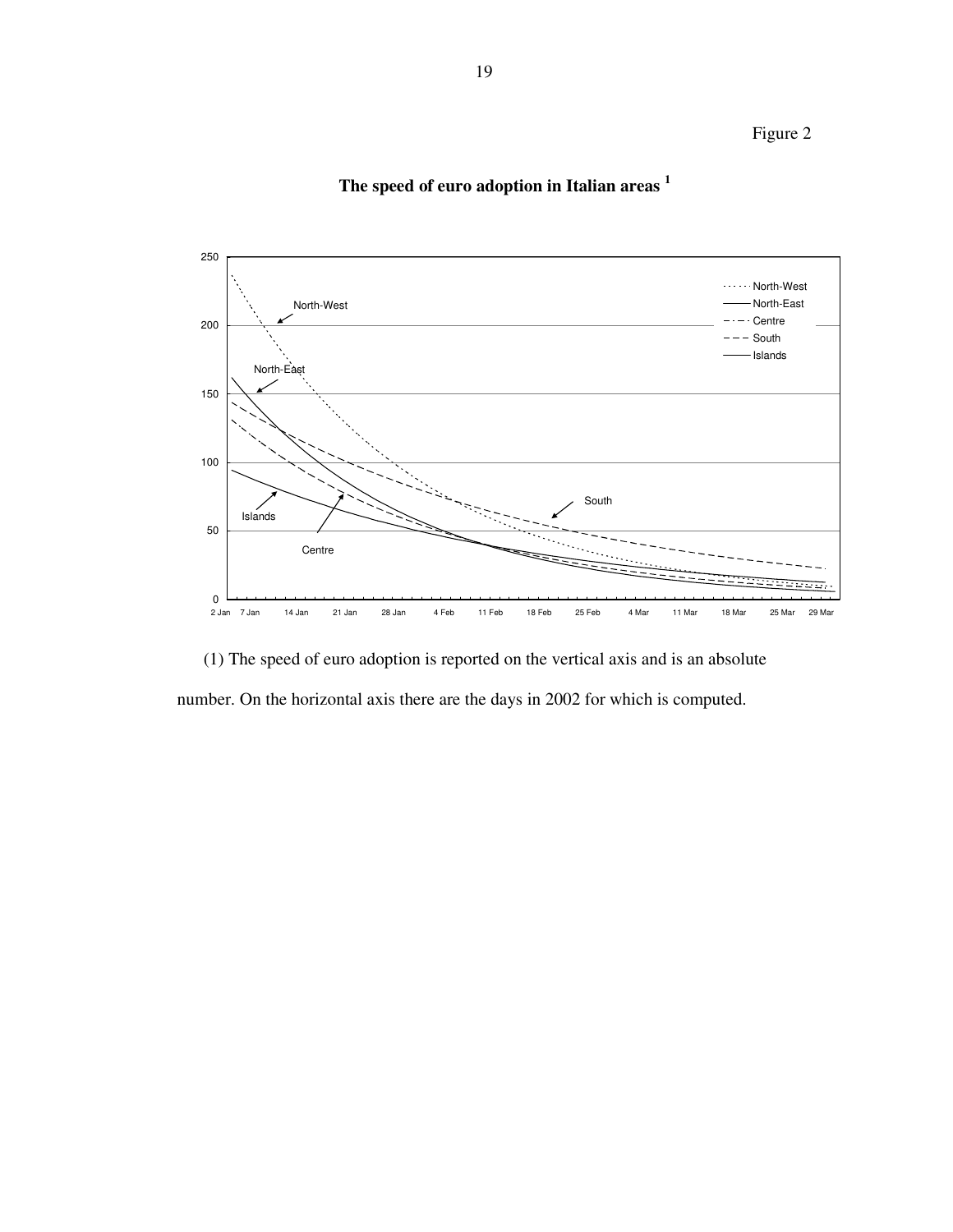|                                     | December 2001 |
|-------------------------------------|---------------|
| Speed of euro adoption <sup>2</sup> |               |
| Mean                                | 15.9          |
| Standard deviation                  | 37.2          |
| Euro stocks $^2$                    |               |
| Mean                                | 543           |
| Standard deviation                  | 748           |
| <b>ATM</b>                          |               |
| Mean                                | 362           |
| Standard deviation                  | 419           |
| <b>POS</b>                          |               |
| Mean                                | 7,873         |
| Standard deviation                  | 10,121        |
| Old                                 |               |
| Mean                                | 19.2          |
| Standard deviation                  | 3.2           |
| Number of observations              | 95            |

# **SUMMARY STATISTICS** <sup>1</sup>

Sources: Bank of Italy, ISTAT (Italian National Institute of Statistics).

1) Data refer to Italian provinces. Speed of euro adoption, ATM and POS are absolute numbers. Euro stocks are expressed in millions and old is the percentage of the population older than 65. 2) Speed of euro adoption and euro stocks are reported as of end of March 2002.